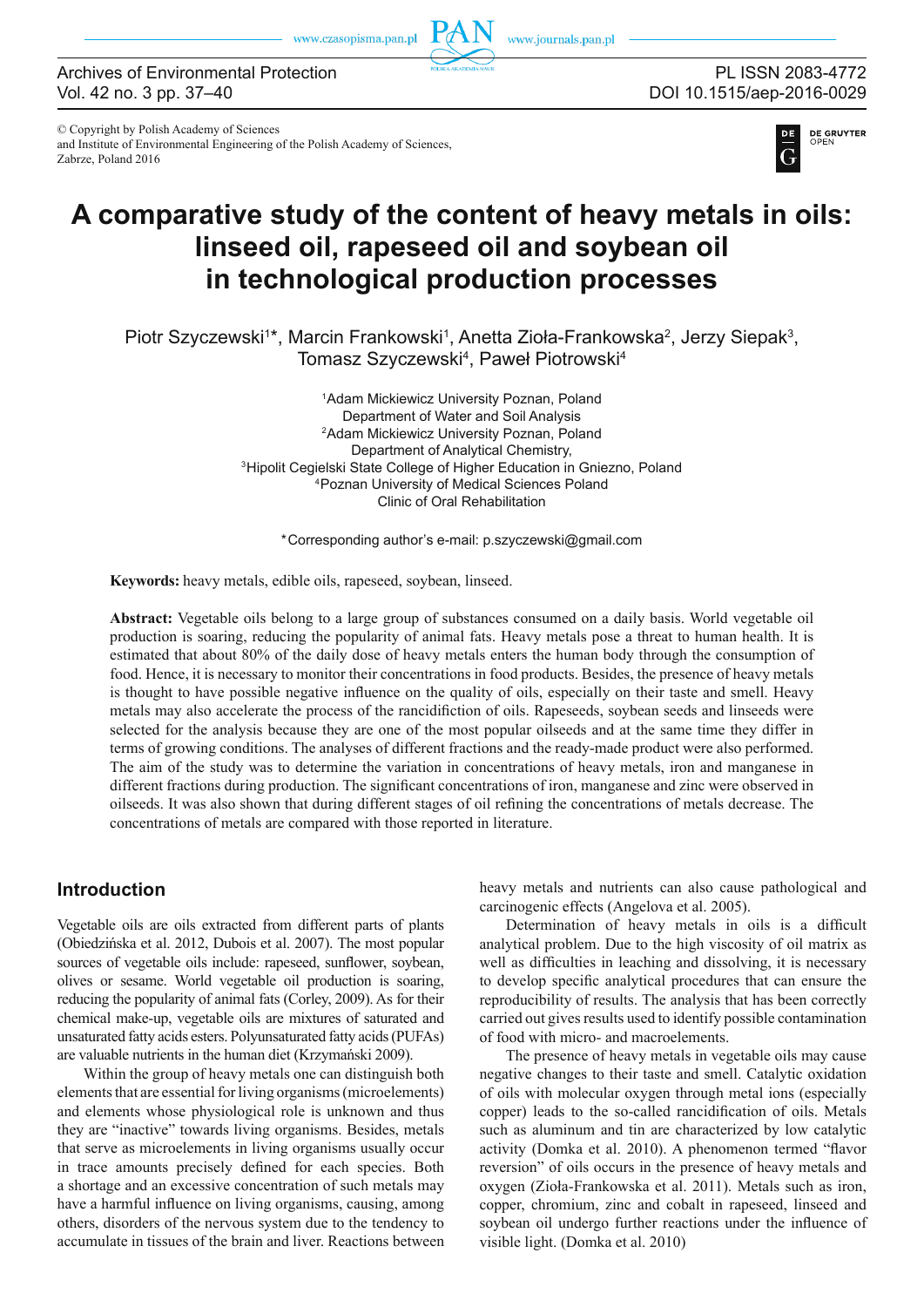## 38 P. Szyczewski, M. Frankowski, A. Zioła-Frankowska, J. Siepak, T. Szyczewski, P. Piotrowski

**PAN** 

The principal source of oils contamination with heavy metals is their migration from arable soil into oil plants. Moreover, oils may be enriched with heavy metals during technological processes (Juszczak 2008).

Concentrations of heavy metals in oil plants depend on many factors, such as the plant species, soil types, anthropogenic pressure, fertilization and hydrological conditions (irrigation) (Mendila et al. 2009, Radziemska et al. 2009).

Another significant source of heavy metals is food contaminated while being processed in apparatus used during the technological-production procedure as well as vessels, containers and packaging where food is kept and transported. The intensity of assimilating heavy metals from food by the human organism is also dependent on how the plant is dealt with before it is consumed or processed. For instance washing, cleaning or technological operations such as blanching or cooking reduce the risk of becoming contaminated with heavy metals (Juszczak 2008). Additionally, raw material can also be contaminated with metals in the production process. It is therefore justified to ensure proper monitoring of the production process and to control the concentrations of heavy metals, iron and manganese at various stages of production.

## **Aims of the study**

The aims of the study were (1) to determine the concentrations of heavy metals such as copper, zinc, cadmium, lead, iron, iron and manganese in edible oil samples including rapeseed, soybean and linseed oils, and (2) to determine the variation in heavy metals concentrations in different oil fractions.

## **Materials and methods**

### *Edible oil production*

In the first stage of refining oil, pressed raw oil  $(1<sup>st</sup> fraction)$  is obtained by grinding rapeseed and roasting the mesh, which is then humidified and conditioned. The increased temperature of the raw material is favorable for the decrease of metal content. The destruction of tissue structure allows for the first extraction of oil during hot pressing in worm presses. The byproducts of the oil processing, including its further stages, are pomace and dried distiller's grain. It should be emphasized that during the production process toxic substances – not only heavy metals – are transferred to pomace and dried distiller's grain (Radziemska et al. 2009). These, in turn, may be used in the production of fodder, posing a secondary threat to animals and through their products – to the consumer (Zioła-Frankowska et al. 2011).

The second stage – the process of oil extraction – involves its multiple rinsing from seeds using the solvent (hexane). The extraction oil –  $2<sup>nd</sup>$  fraction – is produced after the solvent is distilled and before de-gumming. Pressed neutral-flavored oil, which is the 3<sup>rd</sup> fraction in the production, is marked by lower concentrations of metals in comparison to the 2nd fraction. Obtaining this fraction involves oil hydration, removal of protein slime and phosphatides and deacidification using nitrogen hydroxide (Szyczewski et al. 2015).

Bleaching (de-coloring) – the  $4<sup>th</sup>$  fraction – is aimed at the removal of dyes such as chlorophyll, anthocyains and carotenoids, which give the oils their dark color. This refers especially to the chlorophyll dyes, which, apart from the

dark color, accelerate oil oxidation. This process additionally removes polar substances (phospholipids and soaps) remaining after the process of deacidification. In the process of bleaching, bleaching earth oil, active carbon or aluminum oxide are used in order to absorb the given polar substances (Szyczewski et al. 2015).

The final stage of oil refining is deodorization, which gives the product its final quality of refined oil. The process removes from the oil the substances responsible for unpleasant smell and taste such as lower fatty acids, aldehydes and ketones, hydrocarbons, and sulfur compounds. The separation of the substances requires the use of distillation with water vapor under reduced pressure, as the boiling temperature of those compounds is 200–300ºC. As a result of these processes, the  $5<sup>th</sup>$  fraction is obtained, which is the final product ready for the consumption. (Radziemska et al. 2009)

#### *Sample preparation for analysis*

Samples obtained from the producer were stored in polyethylene bags, in a shaded place at room temperature. The analysis was performed on rapeseeds, soybean seeds and linseeds (0 fraction) and their fractions: pressed raw oil (1<sup>st</sup> fraction), extraction oil before de-gumming (2<sup>nd</sup> fraction), pressed natural-flavored oil (3rd fraction), pressed bleached oil (4th fraction) and pressed refined oil ( $5<sup>th</sup>$  fraction). Each sampling group (fractions  $0-5$ ) came from the same production lot.

#### *Sample preparation*

The samples were prepared on the basis of the modified procedure contained in PN-A-86939-1:1998 and PN-92/C-04570/01, optimized as regards the research material and published by the authors (Szyczewski et al. 2015). A sample of 10 g was placed in a platinum melting pot and vaporized in a muffle furnace. Then the incinerated sample was dissolved in nitric acid (V) and vaporized in a muffle furnace. At the end the sample was transferred to the test-tube.

#### *Apparatus and reagents*

The concentration of heavy metals was determined using an atomic absorption spectrometer with acetylene-air flame atomization (F-AAS). A fast sequential atomic absorption spectrometer SpectrAA 20 FS (Varian, Australia) was used. The test was repeated three times for each sample.

At the sample preparation stage the following instruments were used: a muffle furnace Nabertherm L5/C6 with maximum power of 2.4 kW, a heating panel with maximum power of 2.8 kW, a rotation shaker designed at the Department of Water and Ground Analysis, and a magnetic mixer featuring a heating function with maximum power of 0.8 kW.

The reagents used in the analyses were analytically pure, and the water was deionized to the resistivity of  $18.2 \text{ M}\Omega$ ·cm in a Direct-Q® 3 Ultrapure Water System apparatus (Millipore, France). Standard solutions were prepared using Merck commercial standards for AAS (Merck, Darmstadt, Germany).

## **Results and discussion**

The studies carried out by the authors showed that, compared to mineralization and digestion in a porcelain melting pot and to classic extraction methods, the use of a platinum melting pot for the preparation of oil samples gives the most accurate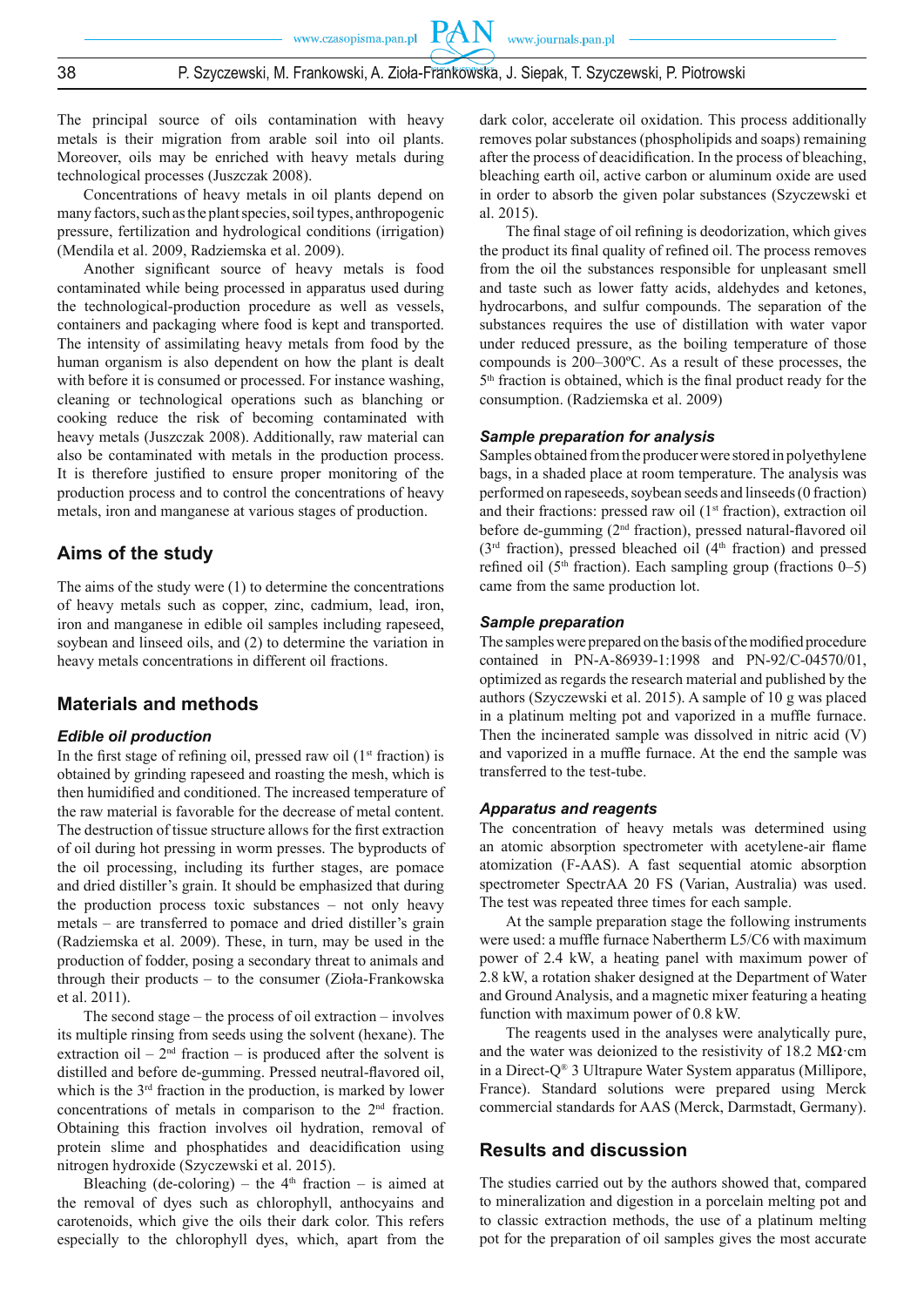www.czasopisma.pan.pl

PA

results (Szyczewski et al. 2015). The seeds of oil plants (and their fractions), which are characterized by different properties, were analyzed. First of all, they require different methods of cultivation and they differ in terms of seed fatty acid content and the ratio of saturated and unsaturated fatty acids (Domka et. Al. 2010). Besides, the variability in metals concentrations is related to the fact that they can occur in plants and intermediate products as metal ions or metal complexes and they can be characterized by different oxidizing activity (Juszczak 2008, Mendila et al. 2009).

Tables 1–3 present the study results for the analyzed metals in different fractions of oil refining. They are mean values taken from three tests, with a standard deviation.

The highest concentrations of each analyzed heavy metal were observed in 0 fraction. This is due to the accumulation of heavy metals in the untreated seeds. The concentrations of lead and cadmium are similar to those reported in literature (Domka et al. 2010, Saastamoinen et al. 2010). The highest concentrations – between 49.7 and 64.8 (depends on the type of seed) – were shown for iron. Relatively high concentrations were also obtained for manganese, and much lower concentrations were presented for copper and lead. The rapeseed was characterized by the highest concentrations of zinc, iron and lead, whereas the linseed by the highest concentrations of copper, manganese and cadmium. Besides, the lead concentrations shown for the five analyzed fractions were below the limit of detection.

The low concentrations of metals in each intermediate product were shown for the samples from the first stage of oil refining – pressed oil. This is the highest decrease of concentrations observed in the analyzed fractions. It is worth noticing that in these fractions toxic substances (including the analyzed metals) are transferred to pomace and dried distiller's grain (Radziemska et al. 2009). They may be used in the production of fodder and thus they may pose indirect risks to consumers (Zioła-Frankowska et al. 2011).

The oils obtained during the process of oil extraction – the  $2<sup>nd</sup> fraction – were characterized by high contamination because$ at this stage also other elements were extracted. Besides, higher temperature may influence the leaching of metals from the intermediate products. For these reasons the highest concentrations of cadmium and lead were observed in the 2nd fractions. The concentrations of other analyzed heavy metals were slightly lower. The significant lower concentrations were shown for the next fractions.

The  $4<sup>th</sup>$  fraction – pressed bleached oil – was obtained after the process was conducted at increased temperature. As a consequence, the concentrations of copper, zinc and iron for every analyzed sample were slightly higher.

**Table 1.** The concentration of heavy metals in the productions fractions of rapeseed oil

| <b>Fractions</b> | The concentrations of heavy metals [mq/kq] |         |       |        |        |         |       |        |      |         |      |        |
|------------------|--------------------------------------------|---------|-------|--------|--------|---------|-------|--------|------|---------|------|--------|
|                  | Cu                                         |         | Zn    |        | Mn     |         | Fe    |        | Pb   |         | Cd   |        |
| 0                | 0.76                                       | ± 0.03  | 24.84 | ± 0.36 | 22.04  | ± 0.32  | 64.82 | ± 1.06 | 1.43 | ± 0.06  | 0.31 | ± 0.03 |
|                  | 0.38                                       | ± 0.02  | 1.74  | ± 0.07 | 0.47   | ± 0.03  | 3.25  | ± 0.14 | 0.06 | $\pm 0$ | 0.07 | ±0     |
| 2                | 0.10                                       | ± 0.01  | 1.41  | ± 0.05 | 0.5    | ± 0.03  | 0.63  | ± 0.04 | 0.21 | ± 0.02  | 0.09 | ± 0.01 |
| 3                | 0.06                                       | $\pm 0$ | 0.45  | ± 0.03 | < 0.12 | $\pm 0$ | 2.01  | ± 0.11 | 0.20 | ± 0.01  | 0.09 | ± 0    |
| 4                | 0.10                                       | ± 0.01  | 0.66  | ± 0.03 | < 0.12 | $\pm 0$ | 1.43  | ± 0.07 | 0.16 | ± 0.01  | 0.08 | ± 0    |
| 5                | 0.04                                       | $\pm 0$ | 0.13  | ± 0.01 | < 0.12 | $\pm 0$ | 0.21  | ± 0.01 | 0.09 | ± 0.01  | 0.03 | ±0     |

**Tabela 2.** The concentration of heavy metals in the productions fractions of soybean oil

| <b>Fractions</b> | The concentrations of heavy metals [mg/kg] |         |       |        |       |        |       |        |      |         |      |         |
|------------------|--------------------------------------------|---------|-------|--------|-------|--------|-------|--------|------|---------|------|---------|
|                  | Cu                                         |         | Zn    |        | Mn    |        | Fe    |        | Pb   |         | Cd   |         |
| 0                | 1.12                                       | ± 0.04  | 19.54 | ± 0.29 | 25.13 | ± 0.38 | 49.71 | ± 0.99 | 1.12 | ±0.06   | 0.48 | ± 0.04  |
|                  | 0.45                                       | ± 0.03  | 1.74  | ± 0.07 | 0.97  | ± 0.05 | 2.03  | ± 0.11 | 0.23 | ± 0.02  | 0.14 | ± 0.01  |
| 2                | 0.16                                       | ± 0.01  | 1.41  | ± 0.05 | 0.43  | ± 0.03 | 0.32  | ± 0.03 | 0.24 | ± 0.02  | 0.15 | ± 0.01  |
| 3                | 0.08                                       | $\pm 0$ | 0.96  | ± 0.04 | 0.17  | ± 0.01 | 0.31  | ± 0.03 | 0.20 | ± 0.01  | 0.05 | $\pm 0$ |
| 4                | 0.11                                       | ± 0.01  | 0.77  | ± 0.04 | 0.17  | ± 0.01 | 0.39  | ± 0.03 | 0.12 | ± 0.01  | 0.02 | ±0      |
| 5                | 0.05                                       | $\pm 0$ | 0.69  | ± 0.04 | 0.15  | ± 0.01 | 0.18  | ± 0.01 | 0.08 | $\pm 0$ | 0.01 | $\pm 0$ |

**Tabela 3.** The concentration of heavy metals in the productions fractions of linseed oil

| Fractions | The concentrations of heavy metals [mg/kg] |        |       |        |       |        |       |        |      |         |      |        |
|-----------|--------------------------------------------|--------|-------|--------|-------|--------|-------|--------|------|---------|------|--------|
|           | Cu                                         |        | Zn    |        | Mn    |        | Fe    |        | Pb   |         | Cd   |        |
| 0         | 1.31                                       | ± 0.05 | 21.23 | ± 0.31 | 26.15 | ± 0.41 | 59.92 | ± 1.12 | 0.08 | ± 0.01  | 0.65 | ± 0.04 |
|           | 0.67                                       | ± 0.04 | 2.08  | ± 0.09 | 1.21  | ± 0.06 | 2.46  | ± 0.12 | 0.06 | $\pm 0$ | 0.16 | ± 0.01 |
| 2         | 0.25                                       | ± 0.02 | 0.97  | ± 0.05 | 0.42  | ± 0.03 | 0.27  | ± 0.03 | 0.06 | ± 0     | 0.18 | ± 0.01 |
| 3         | 0.16                                       | ± 0.01 | 0.56  | ± 0.04 | 0.14  | ± 0.01 | 0.28  | ± 0.03 | 0.06 | ± 0     | 0.12 | ± 0.01 |
| 4         | 0.17                                       | ± 0.01 | 0.60  | ± 0.04 | 0.13  | ± 0.01 | 0.34  | ± 0.04 | 0.06 | $\pm 0$ | 0.13 | ± 0.01 |
| 5         | 0.10                                       | ± 0.01 | 0.36  | ± 0.03 | 0.12  | ± 0.01 | 0.24  | ± 0.02 | 0.06 | ± 0     | 0.03 | ± 0    |